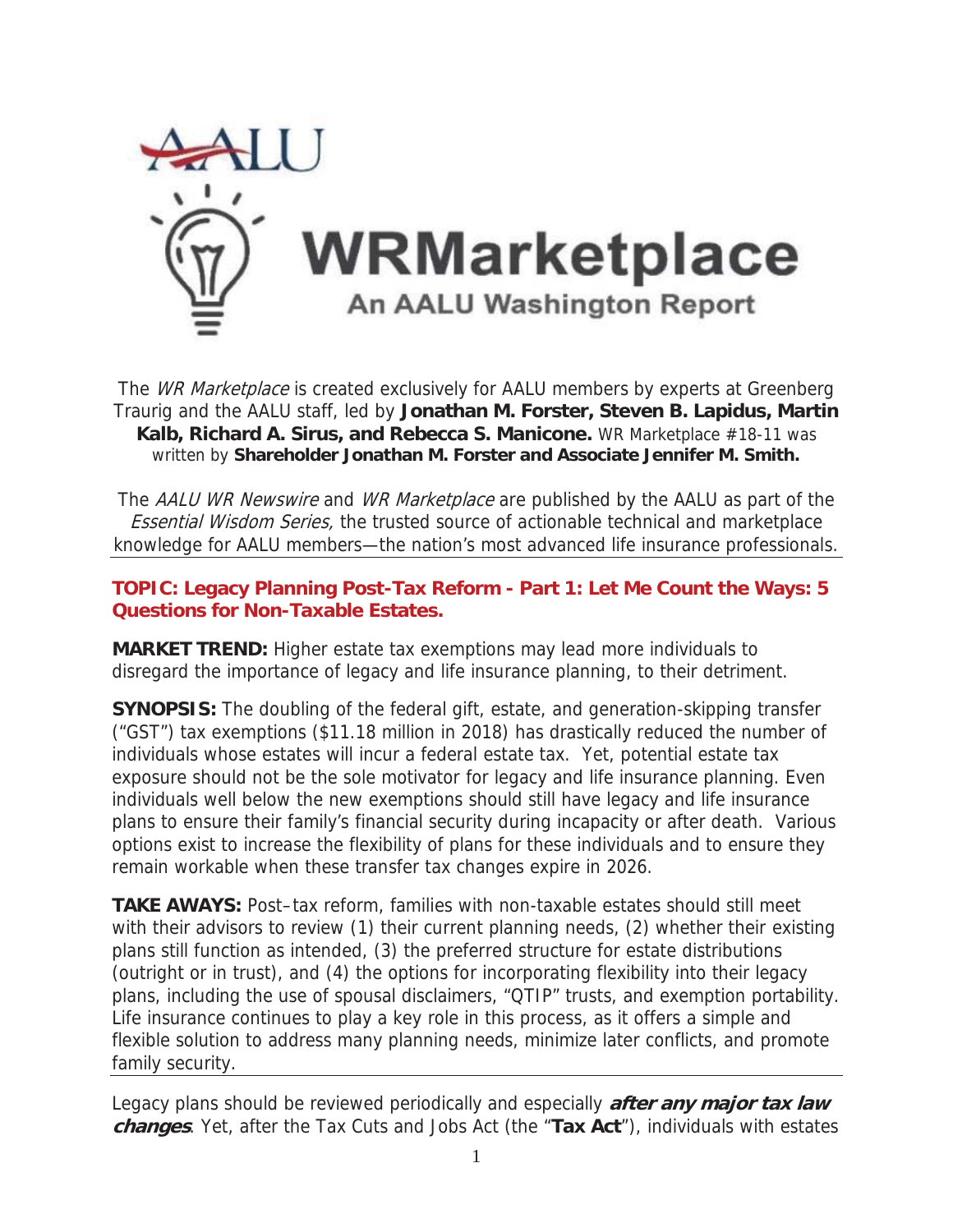below the higher federal estate tax exemption may believe they no longer need to actively engage in legacy planning. Failure to connect with advisors to review their plans could result in unintended and adverse consequences for their families. Here are five questions to consider with advisors.

- **1. Why Do I Still Need a Legacy Plan?** The most important aspects of legacy planning typically do not involve tax issues. Legacy plans help ensure a family's financial security and minimize conflict among family members during an individual's incapacity or after death by addressing the following:
	- **Incapacity Planning**. Ensure the family's access to financial assets and the ability to manage an incapacitated individual's health care with: (1) financial powers of attorney that appoint agents to handle financial affairs, (2) health care powers, living wills, and advance directives that authorize an agent to make medical decisions and express the disabled individual's preferences for his or her care, and (3) authorizations naming persons who can access the incapacitated individual's medical and health information.
	- **Estate Distribution/Administration.** Ensure distribution of an individual's estate to desired beneficiaries and avoid misunderstandings among family members about what the decedent wanted. Otherwise, state intestacy laws will apply and may result in undesirable distributions.
	- **Fiduciary Appointments**. Minimize confusion and conflict over who handles estate administration and other matters by appointing various fiduciaries, including (1) personal representatives/executors to handle estate administration, (2) guardians for any minor children, and (3) trustees to administer any trusts created for family members.
	- **Euture Changes**. The Tax Act's transfer tax changes will expire in 2026. Failure to plan in the interim may result in missed opportunities and exposure to additional taxes.
- **2. Does My Current Plan Work?** Legacy plans for many married couples use a formula that leaves the federal estate tax exemption in a "bypass" or "credit shelter trust" ("**CST**"), typically benefiting the surviving spouse and/or descendants, and the balance to the surviving spouse, either outright or in a marital trust. The CST was used to preserves the trust assets (and any appreciation thereon) from subsequent taxation in the surviving spouse's estate. As the Tax Act may have altered the economics of these formula approaches, potentially leaving far more assets than intended to the CST, individuals should review any funding formulas in their legacy plans to confirm they still produce the desired distributions.

**Example:** Alex and Beth are married and living in Massachusetts with their daughter, Chloe. Alex has two children from a prior marriage. Alex's estate is worth \$11 million. Alex's will provides that, at his passing, his remaining federal estate tax exemption will pass to a CST benefiting his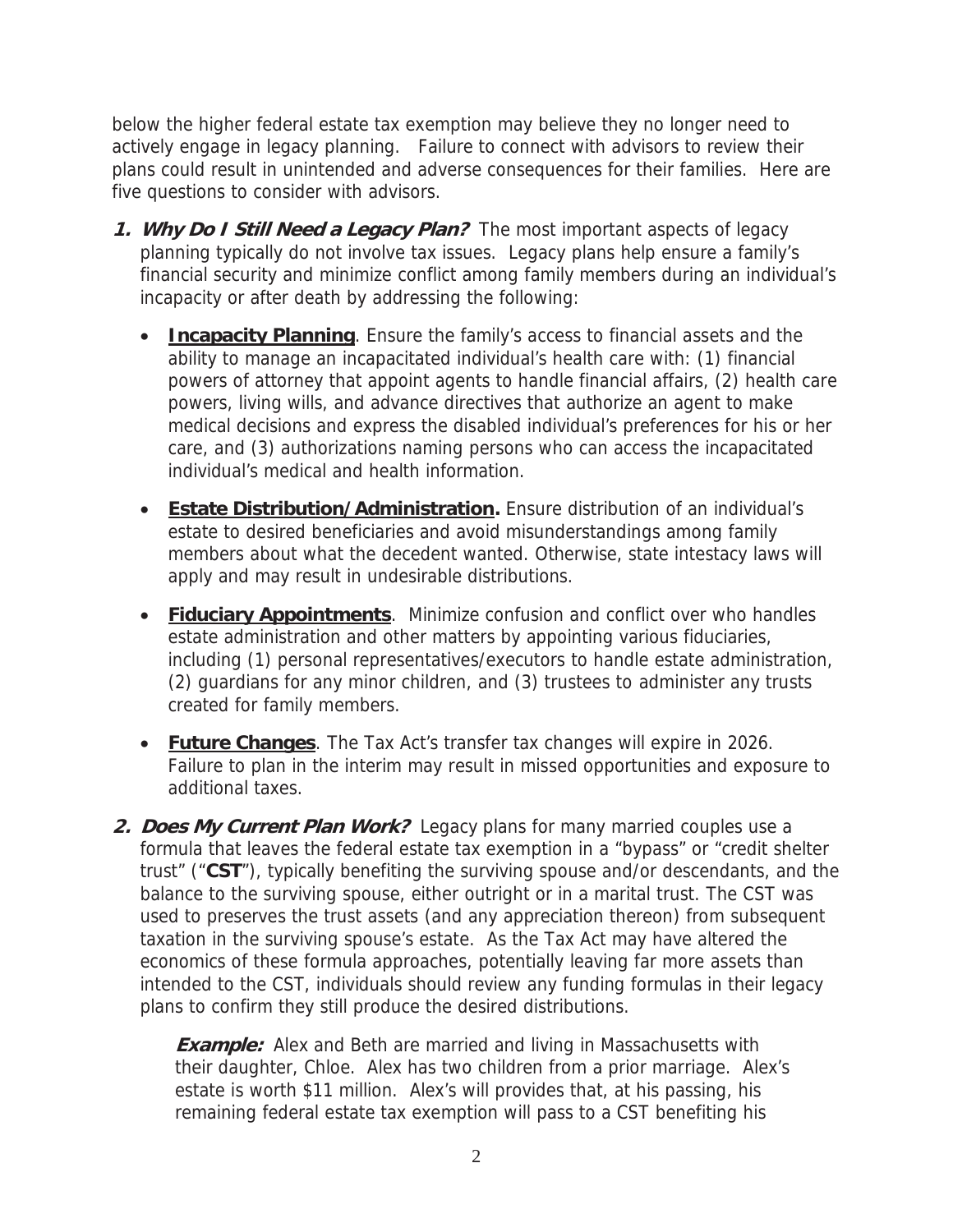descendants from his prior marriage, with the balance of his estate passing to a marital trust for Beth. Upon Beth's passing, the remaining marital trust assets (after payment of any estate taxes and expenses) pass to Alex and Beth's descendants.

If Alex passed in 2017, the above formula would have placed approximately \$5.49 million in the CST, leaving \$5.51 million for the marital trust. In 2018, however, this formula will fund Alex's entire \$11 million into the CST, leaving nothing for Beth in the marital trust (and possibly triggering an elective share claim by Beth under applicable state law to avoid her disinheritance).

Formula-based funding of a CST may result in additional state estate tax at the first spouse's passing if the state imposes a separate estate tax with an exemption smaller than the new federal amount. In Alex and Beth's example, Massachusetts has a separate estate tax and provides only a \$1 million exemption. Full funding of Alex's CST in 2017 would have generated a Massachusetts estate tax on a taxable amount of \$4.49 million of assets (\$5.49 million - \$1 million state tax exemption), but in 2018, that taxable amount increases to \$10 million, since all Alex's assets are now funded into the CST.

**3. Should I Leave My Estate Outright or in Trust?** Individuals with estates under the new federal estate tax thresholds may simply default to leaving assets outright to a surviving spouse or other beneficiaries for simplicity. But simplicity comes at a cost. Individuals should actively consider the various benefits and issues associated with distributions outright versus in trusts before making the decision:

|                                     | <b>Outright Distributions</b>                                                                                                                                                                                                                                                                                        | <b>Trusts</b>                                                                                                                                                                                                                                                                                                                                                                                                                                   |
|-------------------------------------|----------------------------------------------------------------------------------------------------------------------------------------------------------------------------------------------------------------------------------------------------------------------------------------------------------------------|-------------------------------------------------------------------------------------------------------------------------------------------------------------------------------------------------------------------------------------------------------------------------------------------------------------------------------------------------------------------------------------------------------------------------------------------------|
| <b>Potential</b><br><b>Benefits</b> | • Simple to implement, no<br>ongoing administration<br>• Assets receive a basis step-<br>up at death<br>• Beneficiaries have<br>immediate access to/control<br>over assets<br>• Unused federal estate tax<br>exclusion is portable to<br>surviving spouse and can be<br>used during his or her life or<br>at passing | <b>Centralized financial</b><br>management<br>Beneficiaries learn financial<br>stewardship (can act as co-<br>trustees)<br>Confidentiality and<br>protection from<br>creditor/marital claims<br>• Control the flow of<br>information and assets to<br>younger beneficiaries<br>Consolidate assets to ease<br>transfers and avoid<br>fractional ownership<br><b>Provide for business</b><br>succession and governance<br>of shared family assets |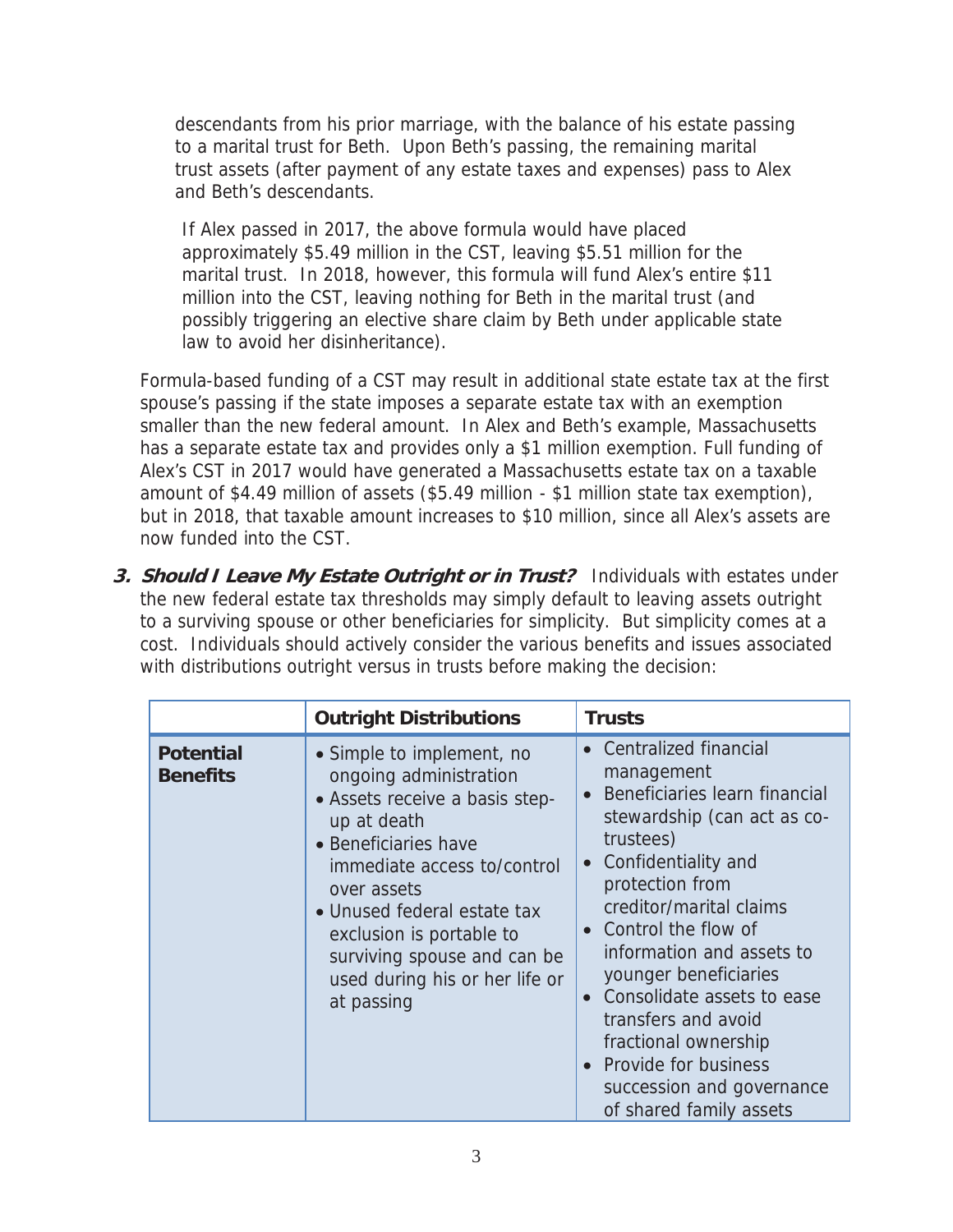|                       | <b>Outright Distributions</b>                                                                                                                                                                                                                                                                                                                                                                                                                                                                                            | <b>Trusts</b>                                                                                                                                                                                                                                                                                                                                                                                                             |
|-----------------------|--------------------------------------------------------------------------------------------------------------------------------------------------------------------------------------------------------------------------------------------------------------------------------------------------------------------------------------------------------------------------------------------------------------------------------------------------------------------------------------------------------------------------|---------------------------------------------------------------------------------------------------------------------------------------------------------------------------------------------------------------------------------------------------------------------------------------------------------------------------------------------------------------------------------------------------------------------------|
|                       |                                                                                                                                                                                                                                                                                                                                                                                                                                                                                                                          | Preserve assets from<br>applicable state and/or<br>future federal estate taxes<br>Can allocate deceased<br>spouse's GST tax exemption<br>so it is not lost<br>Can incorporate flexibility by<br>giving:<br>o Beneficiaries powers to<br>appoint trust assets<br>o Independent trustees<br>broad distribution powers<br>o A trust protector powers<br>to modify select trust<br>provisions                                 |
| <b>Considerations</b> | • Control of assets is left to<br>the surviving spouse, who<br>may remarry<br>• Not ideal for blended family<br>planning<br>• No creditor protection<br>• Assets subject to<br>mismanagement or loss by<br>young, financially<br>unsophisticated, and/or<br>troubled beneficiaries<br>• Assets (and appreciation<br>thereon) are not protected<br>from federal and/or state<br>estate tax in recipients'<br>estates<br>• GST tax may still apply to<br>transfers and GST<br>exemption is not portable<br>between spouses | Ongoing trust administrative<br>and accounting<br>requirements and related<br>costs (may be economically<br>impractical for smaller<br>amounts)<br>No automatic basis step-up<br>for assets at beneficiary's<br>passing (requires basis<br>management)<br>Beneficiary-trustee's control<br>over trust distributions<br>limited to ascertainable<br>standard (e.g., for health,<br>education, maintenance,<br>and support) |

**4. Can We Make These Decisions When I Pass?** There are several "hybrid" options that can allow either the surviving spouse or the decedent's executor to make the choice of how amounts are distributed to beneficiaries or federal estate tax exemptions applied, based on the family's circumstances and the tax laws existing at an individual's passing. This flexibility comes at a cost and requires additional planning after the first spouse's passing: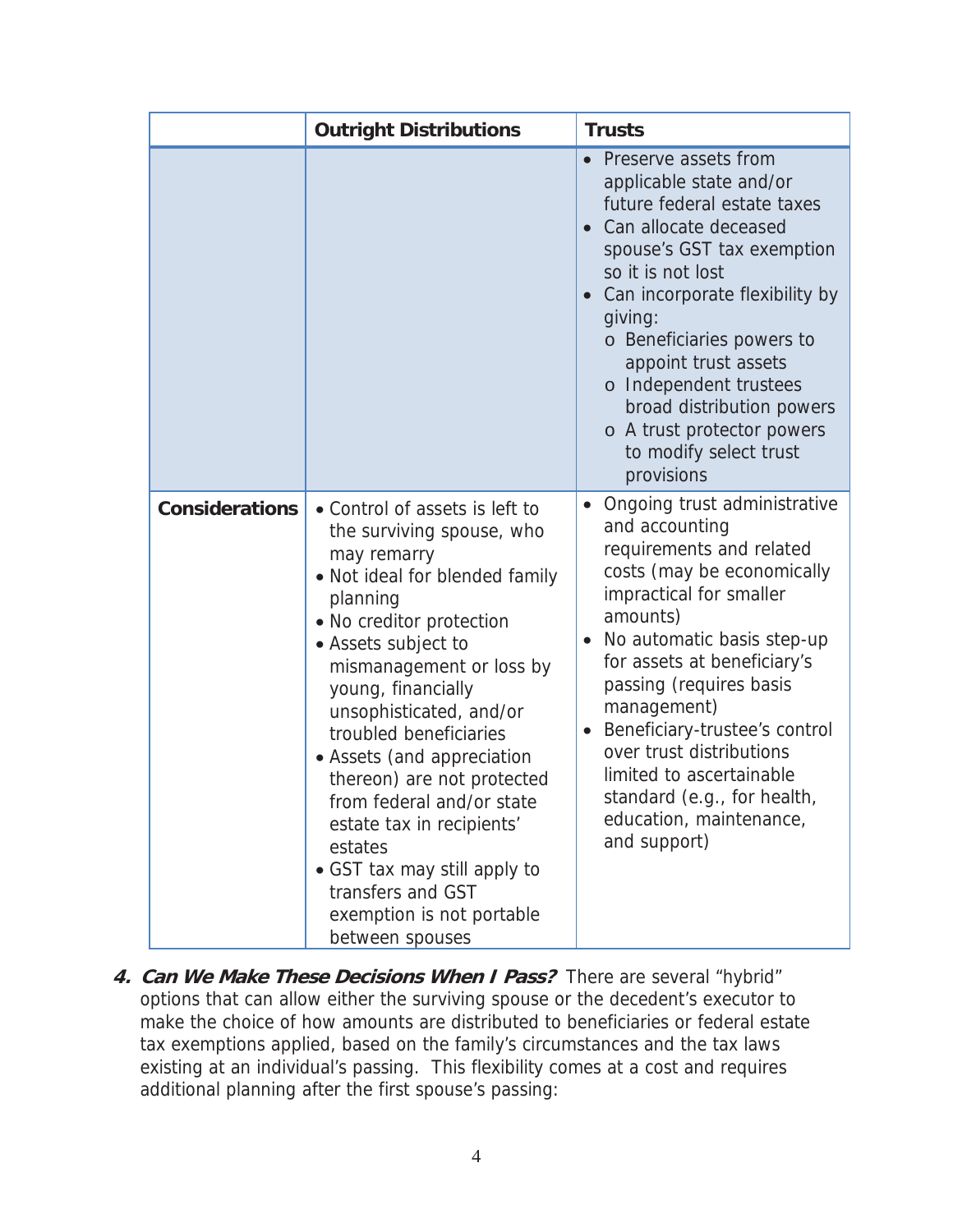**Spousal Disclaimers**. The disclaimer approach typically leaves the predeceasing spouse's assets outright to the surviving spouse but allows him or her to disclaim assets into a CST-like trust benefiting the surviving spouse and/or other beneficiaries. The surviving spouse can decide to disclaim only the amount needed to achieve optimum results, such as limiting the disclaimer to the state estate tax exemption if the spouses reside in a state with a separate estate tax.

A disclaimer, however, leaves sole control of the assets with the surviving spouse, who may opt not to disclaim. The requirements for an effective disclaimer also are highly technical and must be satisfied within nine months of the decedent's passing, which may be easily overlooked when a surviving spouse is distracted by the other's death.

**• "OTIPable" Trust(s)**. This approach provides the benefits of a trust but gives the predeceasing spouse's executor (not the surviving spouse) 15 months to decide whether to make the QTIP election to qualify part/all of the trust for the marital deduction. The election results in inclusion of the "QTIPped" assets in the surviving spouse's estate and a corresponding basis step-up. To the extent a QTIP election is not made, the predeceasing spouse's federal estate tax exclusion applies to the trust, and any unused exemption is portable to the surviving spouse. The executor also can allocate the decedent's GST election to the QTIP trust, if desirable, by making a so-called "reverse" QTIP election.

Making a QTIP election, however, typically requires the filing of a federal estate tax return, even if one is not otherwise due. The costs and time requirements for this filing must be balanced against the benefits of the QTIP election.

• **Portability**. Portability allows the transfer of a predeceased spouse's unused federal gift and estate tax exemption to the surviving spouse. It can work in tandem with disclaimer or QTIP planning to prevent the loss of any unused federal estate tax exemption of a predeceased spouse (e.g., because a QTIP election was made to qualify a trust for the marital deduction or a disclaimer was not made to a CST). Portability allows the surviving spouse to retain assets in his or her estate for a basis step up while benefiting from both spouses' federal estate tax exemptions.

Like a QTIP trust, however, portability requires the predeceasing spouse's executor to make an election by filing a federal estate tax return, even if one is not otherwise due. Further, portability typically will not be preferred in blended family planning or in the case of younger individuals, where remarriage of the surviving spouse is probable. It also does not apply to the federal GST tax exemption or to state estate tax exemptions (unless applicable state law provides a separate portability election).

**5. Do I Still Need Life Insurance?** As with legacy plans, life insurance addresses a wide variety of needs, including: